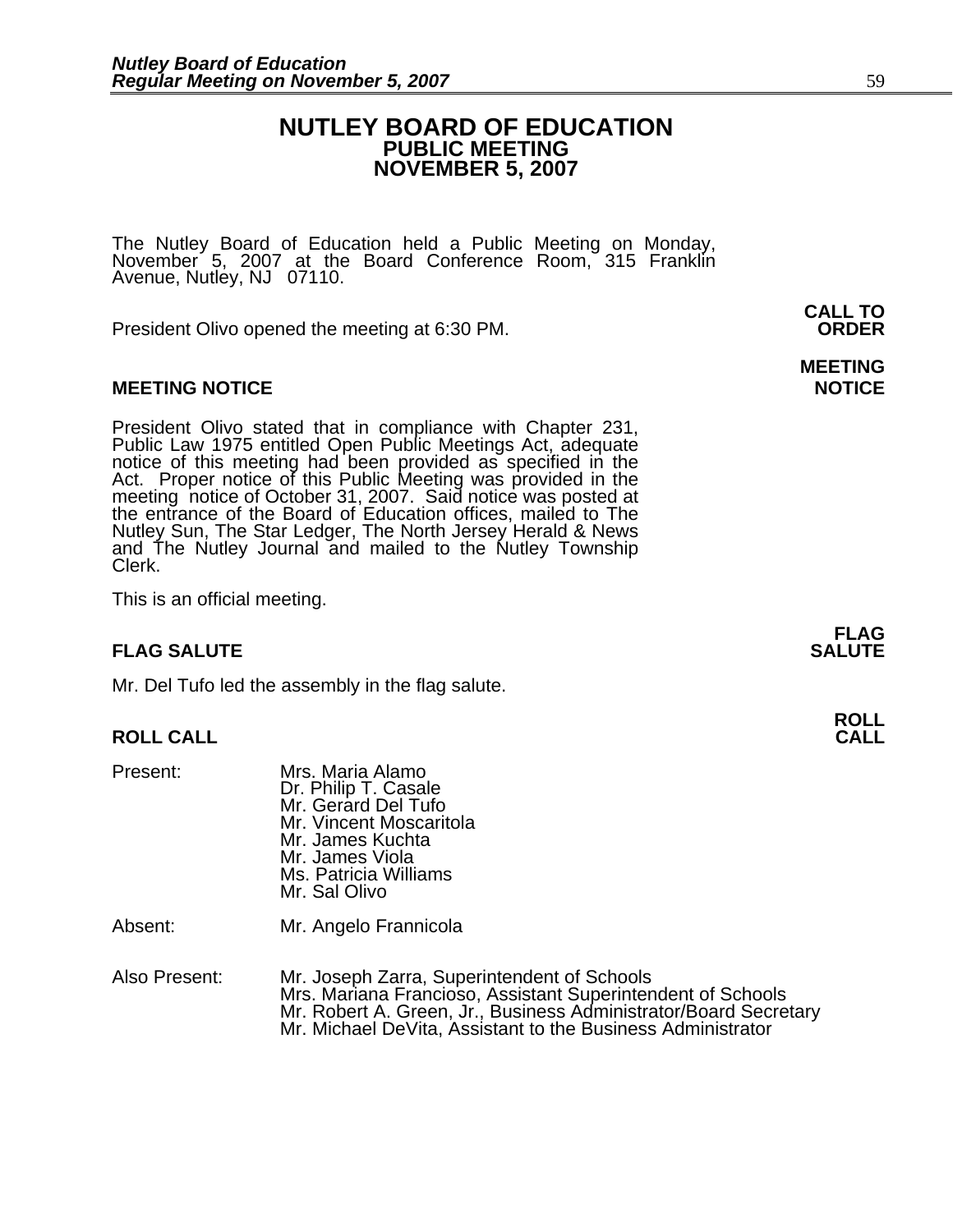## **MOTION TO ADJOURN TO EXECUTIVE SESSION**

At 6:35 PM Trustee Williams moved and Trustee Viola seconded the following resolution:

WHEREAS, the Board of Education will be discussing matters exempt from public discussion pursuant to N.J.S.A. 10:4-12,

NOW, THEREFORE, BE IT RESOLVED that the Board of Education recess to closed executive session at this time to discuss the following:

- 1. Employment contract for Mariana Francioso
- 2. Health Benefits for Domestic Partners Briefing on the Legal Aspects by Board Attorney
- 3. School Security

BE IT FURTHER RESOLVED that the results of the discussions will be made public by inclusion on the agenda of a subsequent meeting of the Board of Education or when the reasons for discussing such matters in closed session no longer exist.

The motion was approved by voice vote.

## **RECONVENE MEETING RECONVENE**

At 8:00 PM Trustee Del Tufo moved, Trustee Viola seconded, and the Board unanimously approved by voice vote a motion to reconvene the public meeting.

The meeting reconvened in the JHWMS Library located at 325 Franklin Avenue, Nutley, NJ.

### **ROLL CALL CALL**

| Present:      | Mrs. Maria Alamo<br>Mr. Gerard Del Tufo<br>Mr. James Viola<br>Ms. Patricia Williams<br>Mr. Sal Olivo                                                                                                                                          |
|---------------|-----------------------------------------------------------------------------------------------------------------------------------------------------------------------------------------------------------------------------------------------|
| Absent:       | Dr. Philip T. Casale (arrived 8:17 PM)<br>Mr. Angelo Frannicola<br>Mr. James Kuchta (arrived 8:15 PM)<br>Mr. Vincent Moscaritola                                                                                                              |
| Also Present: | Mr. Joseph Zarra, Superintendent of Schools<br>Mrs. Mariana Francioso, Assistant Superintendent of Schools<br>Mr. Robert A. Green, Jr., Business Administrator/Board Secretary<br>Mr. Michael DeVita, Assistant to the Business Administrator |

**EXECUTIVE** 

**ROLL**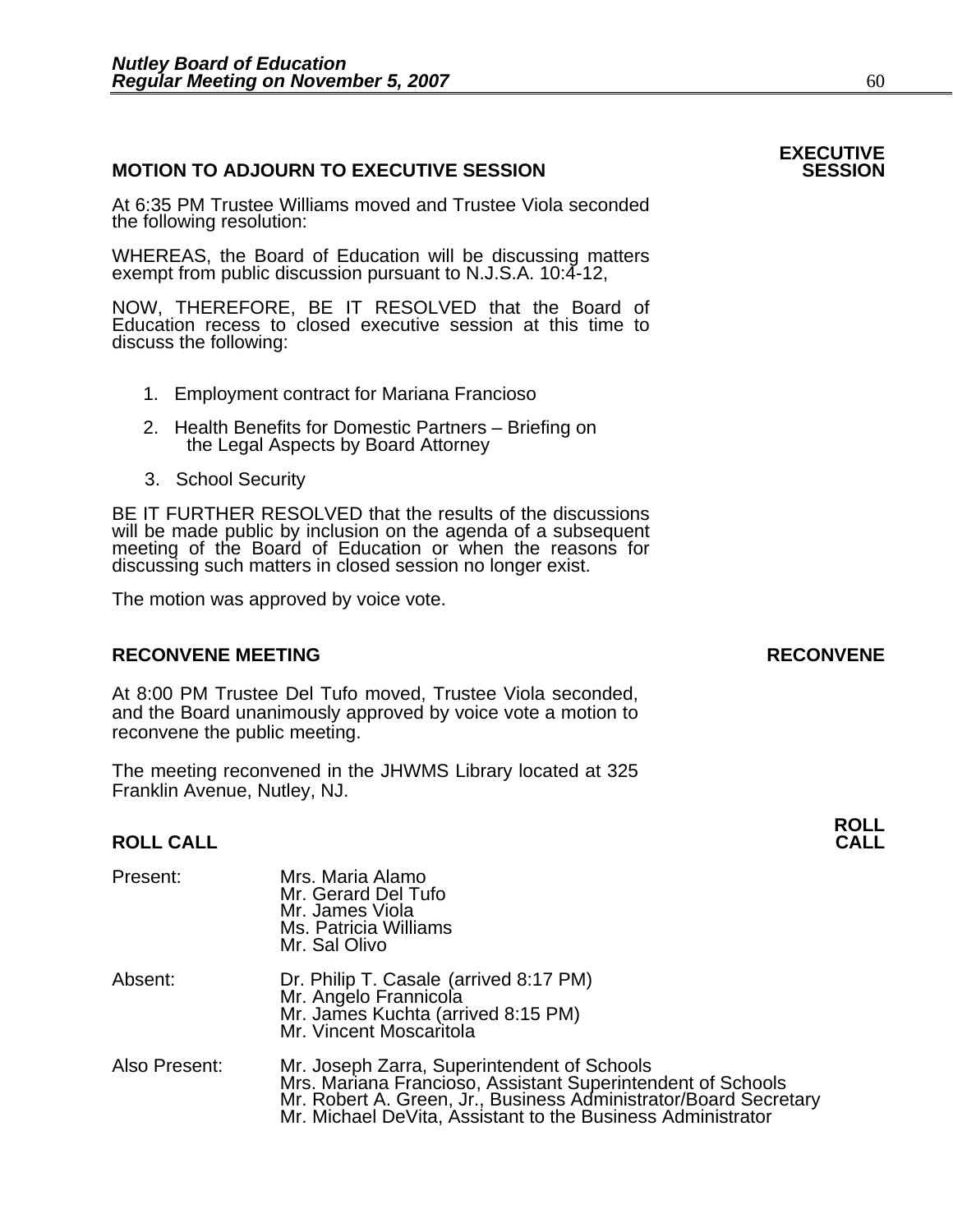## **HEARING OF CITIZENS (Resolutions Only) HEARING OF CITIZENS**

None

٦

## *RESOLUTION*

## **APPROVAL OF CHANGE ORDER FOR MIDDLE SCHOOL PARKING LOT**

Trustee Viola moved, and Trustee Del Tufo seconded, the following resolution. Upon being put to a roll call vote the resolution was approved.

BE IT RESOLVED that the Board of Education approves the Change Order, on file in the Business Office, in the amount of \$125,000 to Chanree Construction Co. for improvements to the south-side parking lot at the middle schoo

## **Presentation by Michael Cundari**

Mr. Cundari gave a presentation on auditorium seating and provided pictures to the Board.

Trustee Kuchta entered the room at 8:15 PM.

Mr. Cundari received a price for replacing the 700 seats in the high school auditorium of \$98,875 plus \$7,980 to remove the old seating.

Sue Scavone, the District's Grant Writer, explained that no grants were available for auditorium seating, but spoke about the idea of a lease-purchase agreement. The idea was that the Nutley Education Association could purchase the seats and pay for the lease each year with donations. Friends of Nutley Singers (FONS) could try to raise money through fundraisers. A suggestion was made to place a nameplate on each seat for individual donations to help with the cost.

Trustee Casale entered the room at 8:17 PM.

Trustee Alamo explained positive aspects of new auditorium seating and was in support of the plan.

After a question and answer period the Board decided that it would like to have a formal plan on paper for review.

Trustee Alamo requested to meet with the Business Administrator to discuss the financial aspects.

## **RESOLUTION**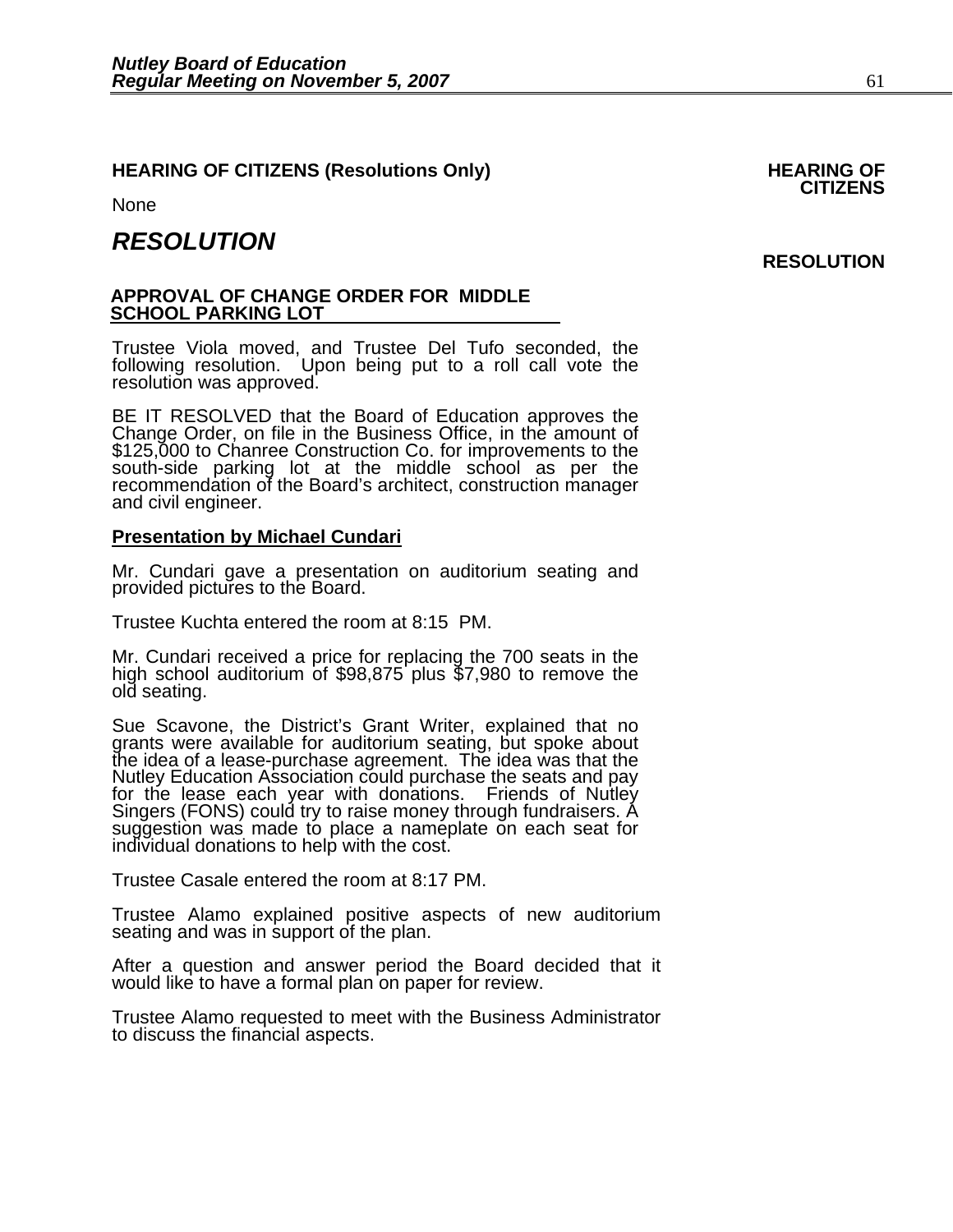## **Presentation by Paul Palozzola**

Mr. Palozzola provided an overview of the special education program and areas in need of improvement.

Some of the topics mentioned were as follows:

-Substitute Callers -Change in Level of Leadership -Effectiveness of the Program -Internal Procedures -I.E.P. Evaluations

Time was allowed for comments and questions from the Board.

### **Presentation by Marsha Napolitano**

Ms. Napolitano gave an overview of the gifted and talented program being implemented. Some of the topics mentioned<br>during the presentation were as follows:

-Testing Range of Students -Three Components of the Program: Enrichment Whole Class Lessons Identified Program -Courses Offered

Time was allowed for comments and questions from the Board.

Mr. Zarra announced the Boys' Soccer Playoff Game at 2:00 PM tomorrow along with the homecoming festivities, that were previously canceled, beginning at 11:30 AM.

## **COMMITTEE REPORTS REPORTS**

Trustee Alamo - Academic Committee

Trustees Del Tufo, Viola and Williams exited the room at 9:33 PM.

Trustee Alamo requested the Board Secretary obtain an opinion from legal counsel pertaining to district funds being used for Board Members to attend local functions such as Tricky Trays or Beefsteaks.

Trustee Williams returned at 9:34 PM.

Trustees Del Tufo and Viola returned at 9:36 PM.

President Olivo stated there is a company donating stone to develop a parking area at Washington School.